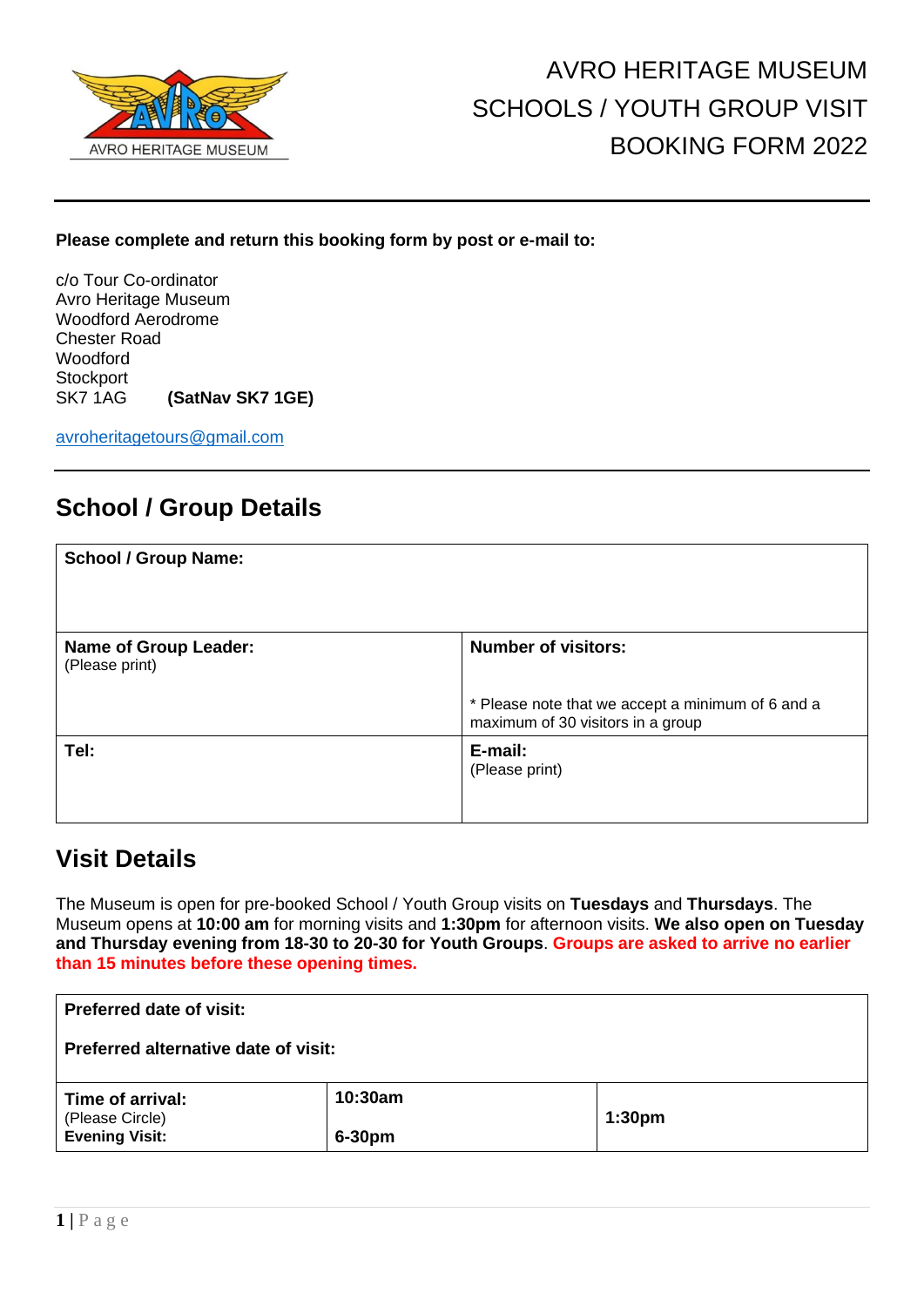| Does any member of your group have special needs, hearing, mobility or vision impairment?                                                                 |     |           |  |  |
|-----------------------------------------------------------------------------------------------------------------------------------------------------------|-----|-----------|--|--|
| Please tick                                                                                                                                               | Yes | <b>No</b> |  |  |
|                                                                                                                                                           |     |           |  |  |
| <b>Special requirements:</b>                                                                                                                              |     |           |  |  |
| To help us ensure we are best able to provide the proper support during their visit, please describe their<br>individual requirements in the space below. |     |           |  |  |

\* Please note, there is no wheelchair access to our cockpits but we do have interactive screens displaying the interior of Vulcan XM602 and the Lancaster (see [http://avroheritagemuseum.co.uk/accessibility](http://avroheritagemuseum.co.uk/accessibility/) for full details).

# **Visit Package**

All of our tour packages include a tour of the exhibition hall and a 10 to 15-minute tour of the Aircraft cockpits. The main tour gives visitors an overview of the history of Avro its significant Aircraft.

Adult support / Teaching Assistants / School Staff are normally involved on a 1:10 basis; however due to the nature of School and Youth Groups we are flexible with this arrangement and quite happy to discuss individual Group requirements and needs.

**Please allow 2 – 3 hours for your visit (dependant on group size and number of activities booked). Groups who have booked an all-day visit and who are staying for lunch will have agreed the appropriate times.** 

## **Cockpit Descriptions**

**Lancaster replica cockpit:** RS5868 'S Sugar' is one of 35 Lancaster's which completed over 100 sorties during WWII. The replica on display is an accurate representation of the original airframe filled with genuine Lancaster instrumentation.

**Vickers VC10 XV106:** The VC10 was an extremely versatile aircraft which still holds the record for the fastest sub-sonic crossing of the Atlantic. The aircraft carried out important duties including medical evacuation from modern warzones and carrying VIP passengers.

**Hawker Siddeley Nimrod MR2 XV235:** The Nimrod MR2 was arguably the most advanced multi-role maritime aircraft of its time. It had the capability to detect, fix and destroy submerged submarines, carry out reconnaissance duties, and perform search and rescue operations.

#### **Vulcan 603/602**

Avro Vulcan XM602 rolled off the production line at Woodford in 1963 and served in the RAF as part of the V-Force, Britain's airborne nuclear deterrent during the Cold War. Vulcan 603 is the only (anti-flash) white Vulcan in the world.

#### **Nimrod Submarine Hunting Station**

A demonstration of how the Nimrod maritime aircraft hunted enemy submarines. Visitors will use a genuine Nimrod Tactical Navigation Station to locate a submerged enemy submarine.

Where did you hear about the Avro Heritage Museum?...................................................................................

…………………………………………………………………………………………………………………………….